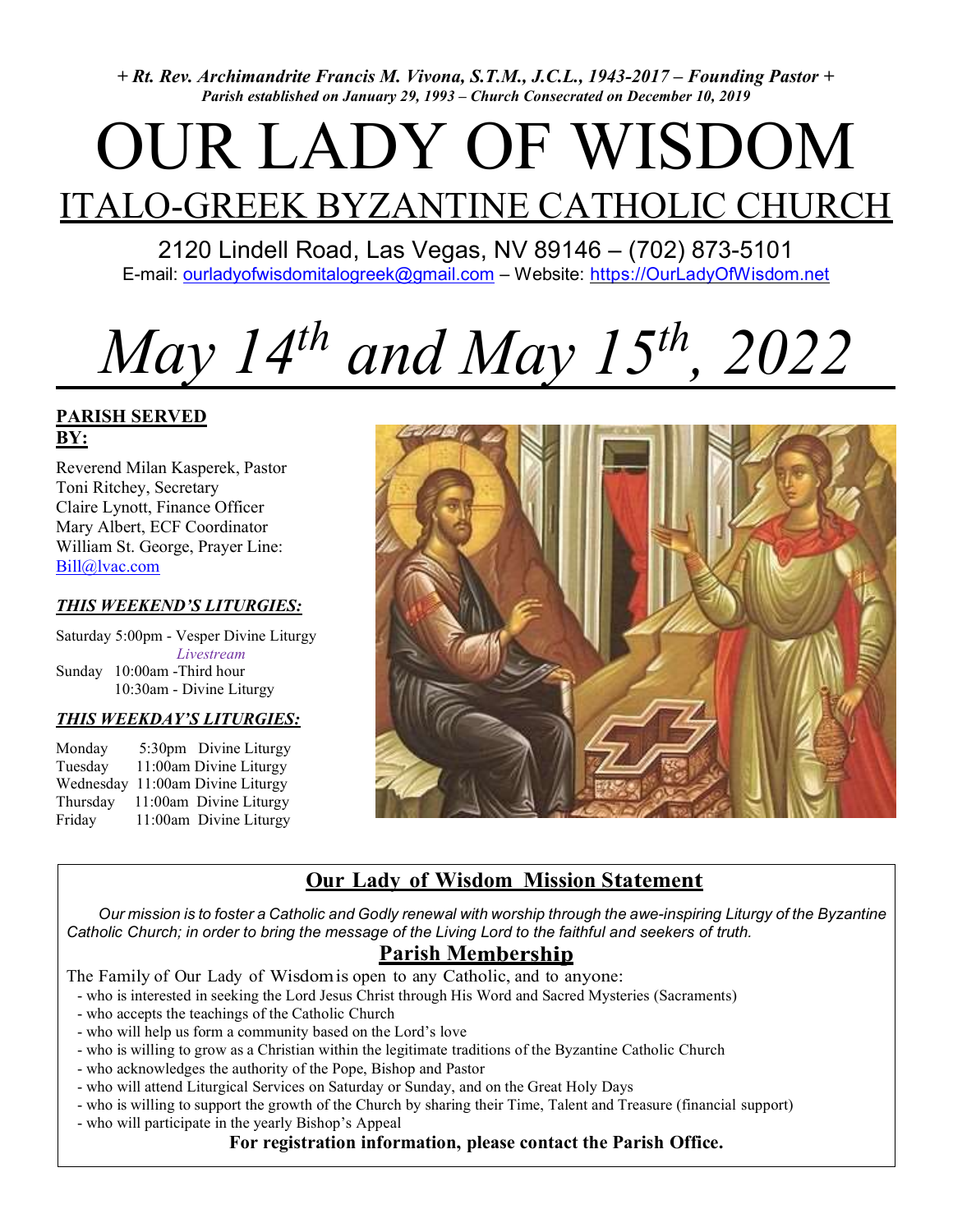| Saturday, May 14th St. Isidore, Martyr<br>11:00am Divine Liturgy<br>5:00pm Vesper Divine Liturgy Livestream<br>Intention: +Delia Teresa Villalba Garcia +George Sirgo +Judy Jones<br>Panachida for the souls from Mona Campbell Family<br>Readings: Acts 12:1-11; Jn 8:31-42<br><b>Sunday, May 15th SUNDAY OF THE SAMARITAN WOMAN</b><br>10:00am Third Hour<br>10:30am Divine Liturgy | $14th - St. Isidore, Martyr on the island of Chios, was put to death$<br>A.D. 250, under the reign of Decius, Emperor.<br>$15th$ – Our Venerable Father Pachomius the Great. Egyptian by<br>birth, soldier by profession, convert to Christianity, received tonsure<br>from the hermit Palaemon, founded monasteries grouped Religious<br>Houses subject to one Rule under the jurisdiction of a Head Hegumen<br>Abbot. He died AD. 438. - Isaiah, Bishop, Wonderworker of<br>Rostov. |
|---------------------------------------------------------------------------------------------------------------------------------------------------------------------------------------------------------------------------------------------------------------------------------------------------------------------------------------------------------------------------------------|---------------------------------------------------------------------------------------------------------------------------------------------------------------------------------------------------------------------------------------------------------------------------------------------------------------------------------------------------------------------------------------------------------------------------------------------------------------------------------------|
| <b>Intention: People of Our Lady of Wisdom</b><br>Reading: Acts 11:19-26 & 29-30; Jn 4:5-42<br>Monday, May 16th Our Venerable Father Theodore<br>5:30pm Divine Liturgy<br><b>Intention: John C Danovich</b><br>Readings: Acts 12:12-17; Jn 8:42-51                                                                                                                                    | 16th– Our Venerable Father Theodore, disciple of St. Pachomius,<br>Hegumen-Abbot of Taberna, died A.D. 367 in the reign of<br>Valentinian, Emperor. - SS. Vitus, Modestus, and Crescentia,<br>Martyrs. Vitus, a child with his nurse, Crescentia, and her husband,<br>Modestus, by whom he was instructed in the Christian Faith, was<br>driven from home by his inhuman parents. They suffered martyrdom<br>together about A.D. 302, under Diocletian, Emperor.                      |
| Tuesday, May 17th St. Andronicus and others Apostles                                                                                                                                                                                                                                                                                                                                  | 17th–St. Andronicus, Apostle, and others with him. - St. Junia.                                                                                                                                                                                                                                                                                                                                                                                                                       |
| 11:00am Divine Liturgy                                                                                                                                                                                                                                                                                                                                                                |                                                                                                                                                                                                                                                                                                                                                                                                                                                                                       |
| <b>Intention: Patty Drechsler</b><br>Readings: Acts 12:25-13:12                                                                                                                                                                                                                                                                                                                       | 18th–St. Theodotus of Ancyra in Galatia (Asia Minor), grain dealer<br>by trade, seeking to recover the bodies of holy women martyrs from                                                                                                                                                                                                                                                                                                                                              |
| Wednesday, May 18th St. Theodotus and Others Martyrs<br>11:00am Divine Liturgy<br>Intention: +Bishop Kuzma with Panachida<br>Readings: Acts 13:13-24; Jn 6:5-14                                                                                                                                                                                                                       | quicksand, was himself made to share the same fate in the reign of<br>Diocletian. A.D. 304. - SS. Petrus, Dennis, Andreas, Paul,<br>Christina, Heracleus, Paulinus, and Venedimus, Martyrs. - SS.<br>Seven Virgins; Alexandra, Thekusa, Claudia, Falina, Evphrasia,<br>Matrona, and Julia.                                                                                                                                                                                            |
| Thursday, May 19th St. Patrick, Bishop-Martyr of Prusa, in Bithynia<br>(Asia Minor) and his companions.                                                                                                                                                                                                                                                                               | 19th- St. Patrick, Bishop-Martyr of Prusa, in Bithynia (Asia<br>Minor) and his companions. After many tortures for Christ, he was                                                                                                                                                                                                                                                                                                                                                     |
| 11:00am Divine Liturgy<br><b>Intention: +Michael Spencer</b>                                                                                                                                                                                                                                                                                                                          | put to the sword with Menander and Acatius A.D. 363, in the reign<br>of Julian the Apostate, Emperor.                                                                                                                                                                                                                                                                                                                                                                                 |
| Readings: Acts 14:21-27; Jn 9:39-10:9                                                                                                                                                                                                                                                                                                                                                 | 20th- St. Thalaleus, Martyr and Others. At the sight of his                                                                                                                                                                                                                                                                                                                                                                                                                           |
| Friday, May 20th St. Thalaleus, Martyr and Others<br>11:00am Divine Liturgy<br><b>Intention: +Michael Spencer</b><br>Readings: Acts 15:5-34; Jn 10:17-28                                                                                                                                                                                                                              | constancy in Faith, Asterius and Alexander, his executioners and<br>other bystanders, declared themselves Christians, and all shared his<br>fate A.D. 272, in the reign of the Emperor Aurelian.                                                                                                                                                                                                                                                                                      |
| Saturday, May 21st SS. Constantine the Great, King and Equal to the<br>Apostles and Helen, his mother.<br>5:00pm Vesper Divine Liturgy Livestream<br><b>Intention: People of Our Lady of Wisdom</b><br>Readings: Acts 26:1-5&12-20, Jn 10:1-9                                                                                                                                         | 21st-SS. Constantine the Great, King and Equal to the Apostles<br>and Helen, his mother. Constantine reigned in ancient Rome and<br>Byzantine (Constantinople), and became the first Christian Emperor,<br>champion of the Faith and builder of many Christian edifices. He<br>died A.D. 337. St. Helen, mother of this Great Emperor, discovered<br>the true Cross of Jesus in Jerusalem.                                                                                            |
| Sunday, May 22 <sup>nd</sup> SUNDAY OF THE MAN BORN BLIND<br>10:00am Third Hour                                                                                                                                                                                                                                                                                                       | 22nd-St. Basiliscus, Martyr, kinsman of Theodore of Tyrone, was<br>a Christian soldier, crucified at Comona in Pontus (Asia Minor) A.D.                                                                                                                                                                                                                                                                                                                                               |

LITURGICAL SCHEDULE FOR THE WEEK

### SUNDAY OF THE SAMARITAN WOMAN – May 15, 2022

"We have heard for ourselves and we know that this is indeed the Savior of the world, the Christ." The saving love of Christ quenched the thirst of the Samaritan woman. He wants all to be saved and to come to the knowledge of the truth. Are you open to bringing that saving love to the world by becoming a priest, deacon, monk or nun? Contact the Vocations Office at 206-329-9219 or email: vocations@ephx.org

Services will be Livestream according to the bulletin. Please go to our website for the Livestream links at https://ourladyofwisdom.net